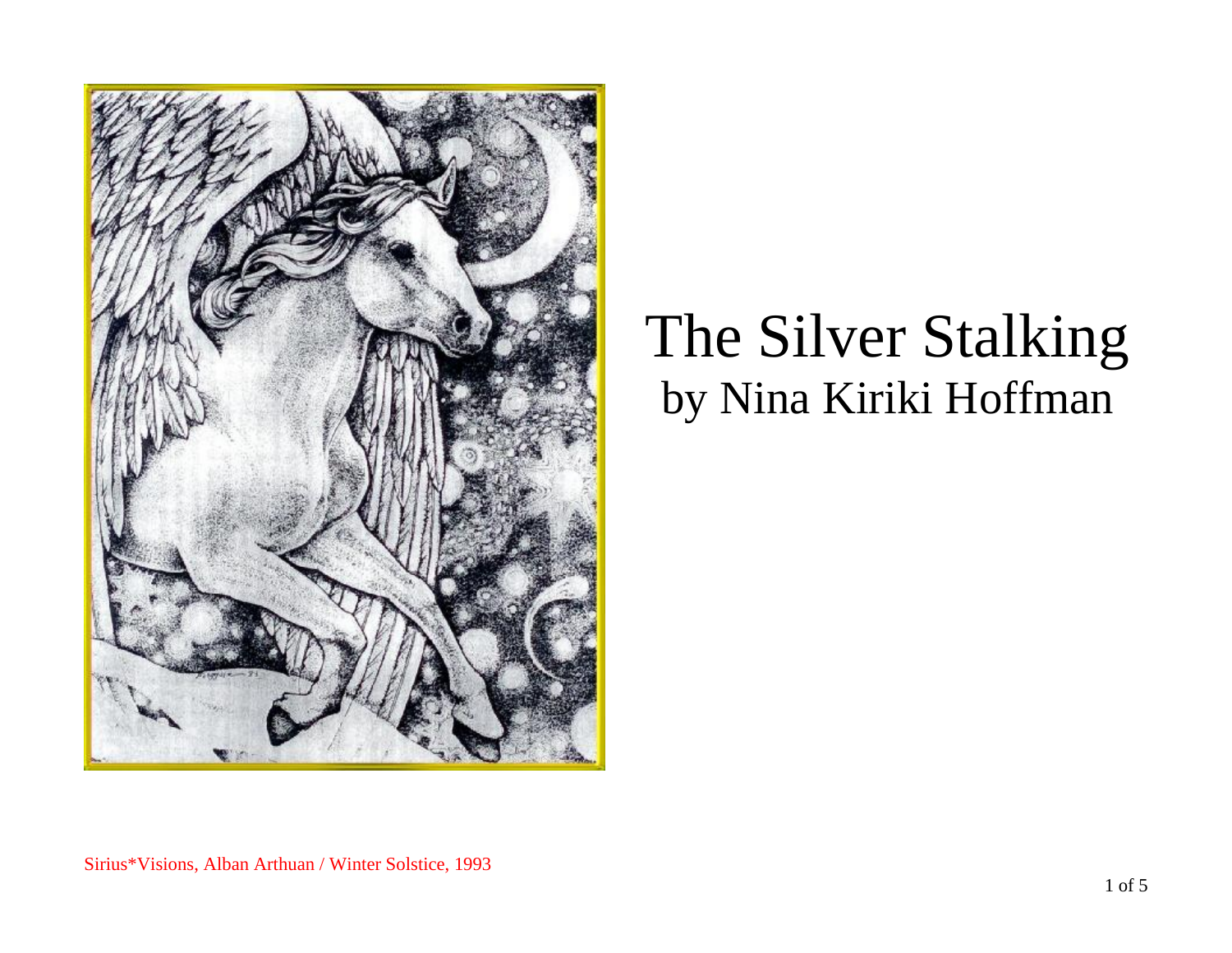Amy woke on Christmas morning knowing this Christmas was going to be different from all eleven that had gone before. She and her mother were living in an apartment instead of in the house she had grown up in, and her twin brother Nate was in another apartment across town, with their father. No waking up way early to sneak downstairs with Nate and scope out the tree and the presents, then sneaking back up to their rooms to wait for the wake-up call from the grown-ups. No immediate toy swapping when they found out some dumb relative had again given her a stuffed animal and Nate a toy truck. No buried grins as they watched their parents open the gifts the twins had made for them, waiting for the inevitable joy and thanks.

And Grandma was here. That was different, too. Grandma and Daddy had never gotten along, so Grandma had never before come to Christmas morning.

This Christmas, it was just going to be Grandma and Mom and Amy together, under their little tree (all the lights were white; Nate and Daddy had the colored lights that flickered, and Mom had bought all white, saying she never had liked the other lights). In the afternoon Mom would take Amy to Daddy's new place, so Amy and Nate could compare gifts, and give each other presents. But of course that wasn't the same either.

Sirius\*Visions, Alban Arthuan / Winter Solstice, 1993 The one thing that should be the same was the stocking, Amy thought, staring at the ceiling of her new room. Mom had put up her favorite mobile of cardboard birds, so that Amy could lie on the bed and puff a breath upwards and watch the birds spinning my night lights as she fell asleep. Now she stared up at the birds, visible by watery dawn light that seeped in through her white curtains. There should be a stocking full of little things, games, toys, candy, sitting in lumpy splendor on the end of her bed. Every year since she could remember there had been a stocking, with ribbon candy, and chocolate bells in colored foil wrappers spangled with stars, and strange little toys from Japan and Taiwan still in their plastic wrappers with the cards attached at the top announcing what they were and how to use them, and showing weird children doing unlikely things with the toys. Some years Amy and Nate got exactly the same toys in their stockings, but most years they got different things and swapped until they were happy.

There should be a stocking. Mom wouldn't have changed that, would she? Amy stared up at her birds and felt with her still-blanketed foot for the weight of her stocking, fuzzy red with a green felt Christmas tree glued on it and with \*AMY\* in stick-on letters on the white-fur rim.

Nothing.

She closed her eyes and lay still under her covers.

Nothing. Nothing was going to be the same this year.

All the sweet hot syrup of Christmas joy disappeared from her bloodstream in that moment, leaving a salt taste of tears in her mouth. How many times since Daddy and Nate moved out in June had she thought, maybe this thing or that will be all right, only to decide it wouldn't be but there was nothing she could do about it? Too many times to count. But Christmas. For some reason she had thought Christmas, the most important day of the year, would be different by being the same at least in this one little detail.

How stupid could she be?

She sat up and sighed. She looked at the bottom of her bed and saw something softly gleaming in the pale light.

For a moment she just stared. Then she leaned forward, holding out a hand. She touched the thing. It felt cool and sleek, slipping away from her fingers. She grabbed it.

It was a silver sock, knee high or higher. The material was thick, almost puffy. It didn't' feel like any cloth she'd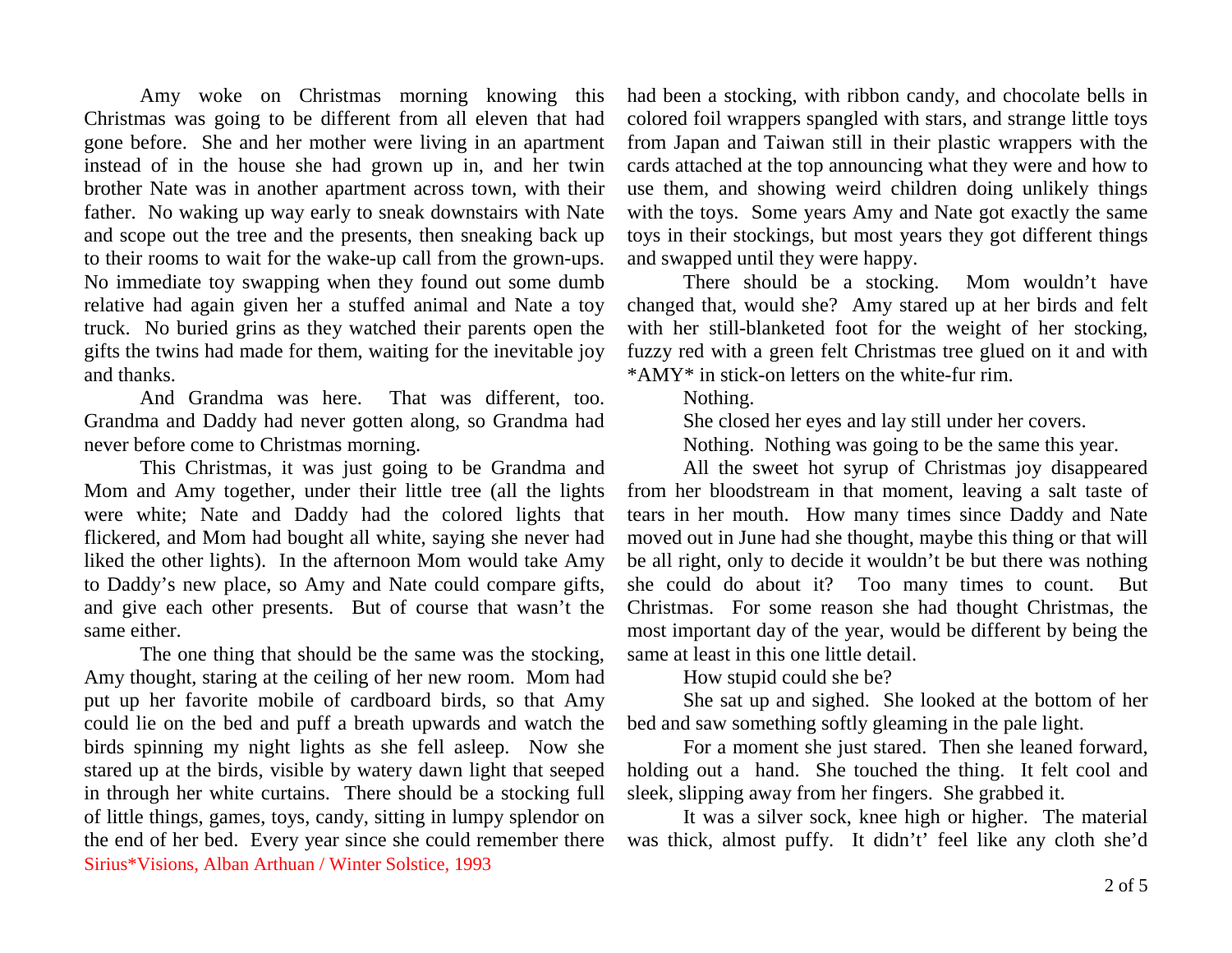touched before. It felt like it was made of metal and air and silk.

She turned it upside down and shook it, but nothing fell out.

> What kind of a stocking was this? What was the point? She reached up inside and her hand tingled.

She pulled her hand out again.

She dropped the stocking, feeling tears thicken the back of her throat. Like Christmas morning without Daddy and Nate, the sock was empty.

She put her other hand inside it, reaching deep. Maybe in the toe there would be something, maybe, maybe. Her fingers scrabbled without finding anything. The tingle grew and grew, itching her arm. Then the stocking shone bright, white and silver, and it tightened around her am, trapping her hand inside, clinging to her till she was silver light all the way up to her elbow. Her hand throbbed, and then…

Then she felt as if she had another skin on. The sock melted into her arm until she could barely see it. It glittered like Halloween makeup as she turned her hand in the light. She could see her fingers, even. She wiggled her hand, and all her fingers moved separately. She reached out with her covered hand and touched her quilt.

But instead of touching her quilt, her hand reached through it into someplace dark. She felt warmth against her fingers, and shapes. It looked like her hand dived down through the quilt into her bed, but what she felt wasn't like springs or mattress. She closed her hand around something round, and lifted her arm.

Clutched in her hand was a smooth green rock with white veins running through it.

Sirius\*Visions, Alban Arthuan / Winter Solstice, 1993 She dropped it on her bed and stared at her arm. She scratched around the rim of the sock where her arm stopped looking silvery, and after a minute she found the top of the sock. With her fingernail she pried it up, and suddenly the stocking peeled off her arm and fell to the bed.

She left it lying there like a skin shed by a snake and picked up the green rock. Where had it come from? Inside her bed or what? It felt warm. The white veins in it looked alive. She cupped it in her hands, then released it. It stayed a rock.

She picked up the stocking again. Where had it come from?

She sat a moment with the stocking in her hands, staring at the wall, and thinking about Christmas not being Christmas anymore. Then she slid her feet out from under the covers and slipped the stocking onto her left foot.

Her foot tingled and burned the way her arm had. After shining for a minute, the puffy silver stuff melted into her leg. She got off her bed and stood a moment, wondering if her left foot would fall through the floor, and what that would mean to the rest of her body, but she didn't fall through. She felt the warm tingles spreading from her left leg up through her body, interrupting her breathing with tiny shudders. Then the tingles faded, leaving her feeling warm and strange. She clenched her hands around fistfuls of her flannel nightgown, which still felt real. The rest of her didn't, somehow. She peeked into the mirror on her dresser and saw a silvery self inside her nightgown.

Christmas. This was Christmas. Every year she and Nate had known, more than they knew almost anything else that Christmas was a time when wishes might come true, when magic might be real.

She took three steps toward the door and reached for the doorknob, but her hand did not stop. She walked through the door, and it was like walking through a shadow, a brief darkness. She stood in the hallway a moment, closed her eyes,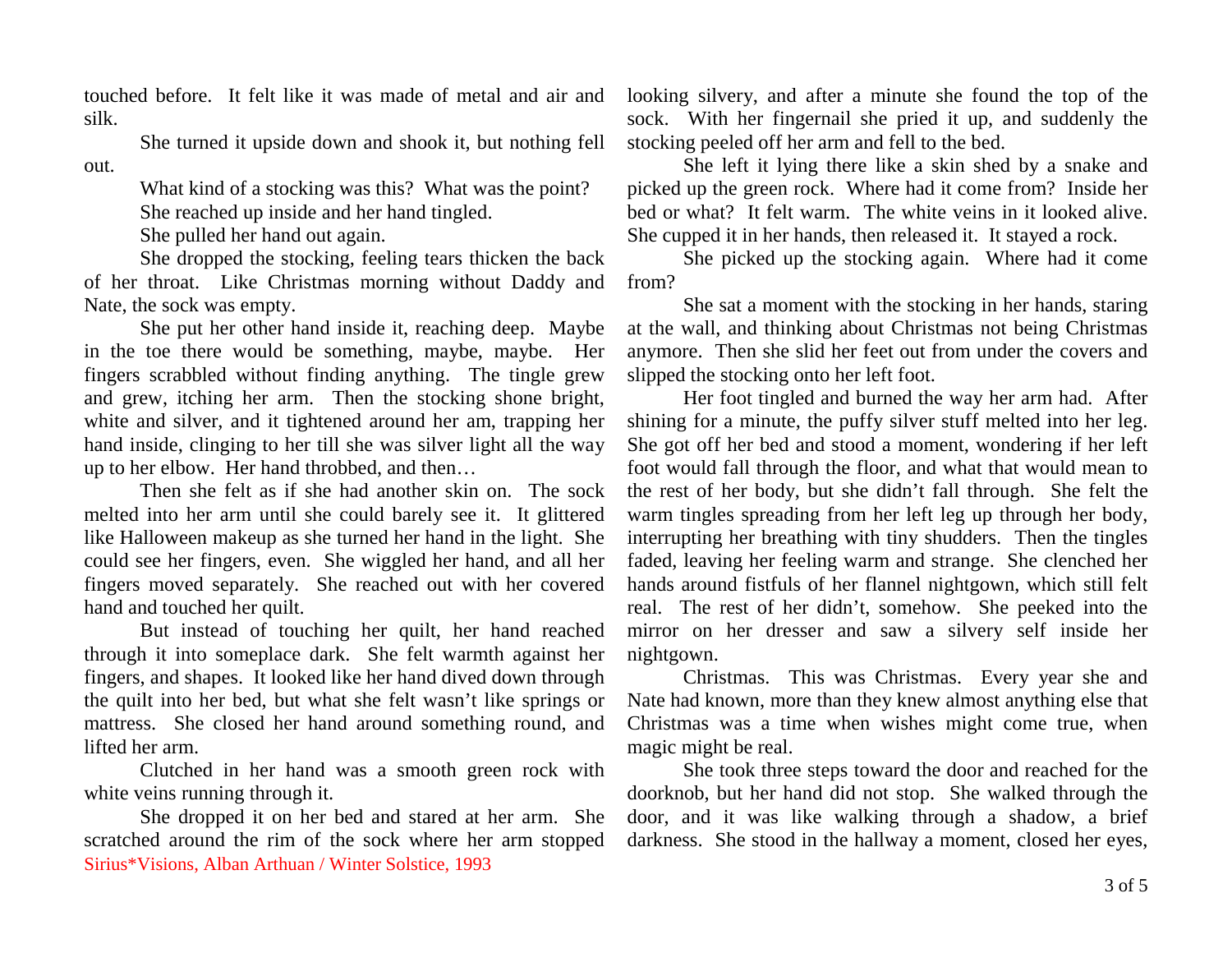waited to understand what had just happened. Her breathing slowed eventually.

Walking down the hall toward the living room, she thought about last Christmas, the Christmas of big presents that almost made her and Nate not bear it when Mom and Dad argued. Lego kits to build castles, scooters, a big Gund bear for Nate and a Tonka caterpillar dozer for Amy. The magic bad been in the first half hour when Daddy passed out the presents and she and Nate ripped into the wrapping paper, the tree's lights flickering beside them. Mom sat on the couch with her feet tucked up, sipping hot chocolate and watching them open presents with a little smile.

Amy walked down the hall picturing last Christmas, and when she came to the living room (the wrong living room, with the new red couch in it instead of the big white one, which now lived in Daddy's apartment) instead of the skinny tree with white lights, she was their last-year's tree, paper chains she and Nate had made from pieces of paper they colored with crayons in school, a host of colored lights, Mom's paper angels and Daddy's little stuffed animals. The tinsel was scattered in lumps on the tree (Nate was patient, putting it on strand by strand, but Amy liked to just throw it by the handfuls). There was Nate, and there was –

There was Amy, sitting next to Nate. She wadded up some wrapping paper and threw it at him, and he laughed and threw it back.

Standing on the threshold of the living room, Amy watched last year. An ache opened in her chest. She wanted to walk into last year. Maybe there was something she could say or do to stop the divorce, or something Nate could do. Why did everything have to change?

Sirius\*Visions, Alban Arthuan / Winter Solstice, 1993 Silvered, Amy stepped over the threshold, and last year disappeared. Her hands clenched into fists. She stared at the tree with its white lights. All the presents under the tree were wrapped in the same kind of paper, green with silver snowflakes.

A sun flared inside her, as hot tears ran down her cheeks. For a moment she wanted to run over and stamp on all the presents and tear the decorations off the tree, smash the silver balls, pull the wings off the angel on the top.

She turned away and walked through the front door.

The hallway outside the apartment was lit only by a night light and the dawn light coming in the window at the end of the hall. She stood for a moment in her flannel and her silver. What she really wanted was to walk to Nate and Daddy's apartment and stay there forever and ever; but they lived all the way across town. She sat on the hall carpet with her back against the front door for a while, thinking.

A little while later she heard Mom's voice through the door, calling, "Amy? Amy? Amy!"

Her first impulse was to run down the hall, hide by the elevators. She thought about just sitting where she was. Mom would probably open the door. Instead she got up. She peeked through the door. Mom wasn't in the hall, but Grandma was, staring straight at her, but not looking frightened. Amy stepped back through the door.

"Amy!" cried her mother, coming out of the bathroom. "Oh. There you are. Where have you been?" Mom caught her breath, smiled weakly, and said "Merry Christmas, Darling."

"Thanks, Mom," said Amy. She bit her lip and looked at her grandmother.

"We're having blueberry pancakes for breakfast before we open the gifts," Grandma said. "Maybe you would like to change first?"

"Oh, Oma," said Mom, "we never dress before Christmas breakfast!"